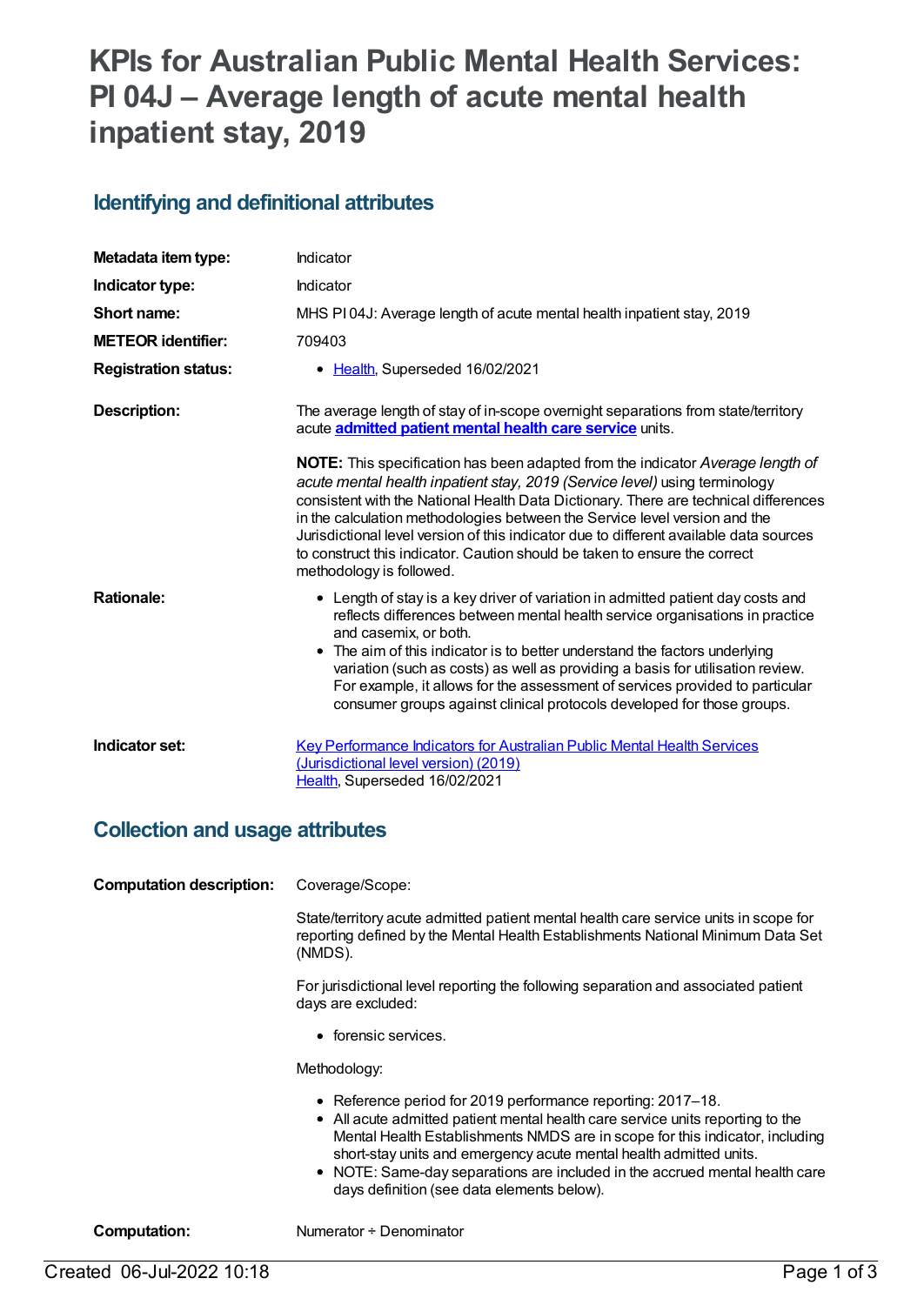| <b>Numerator:</b>                       | Number of mental health care days for state/territory acute admitted patient mental<br>health care service unit(s) during the reference period. |
|-----------------------------------------|-------------------------------------------------------------------------------------------------------------------------------------------------|
| Numerator data elements:                | Data Element / Data Set-                                                                                                                        |
|                                         | Establishment—accrued mental health care days, total N[N(7)]                                                                                    |
|                                         | NMDS / DSS                                                                                                                                      |
|                                         | Mental health establishments NMDS 2017-18                                                                                                       |
|                                         | Data Element / Data Set-                                                                                                                        |
|                                         |                                                                                                                                                 |
|                                         | Specialised mental health service-admitted patient care program type, code<br>N                                                                 |
|                                         | NMDS / DSS                                                                                                                                      |
|                                         | Mental health establishments NMDS 2017-18                                                                                                       |
|                                         |                                                                                                                                                 |
| Denominator:                            | Number of separations from state/territory acute admitted patient mental health<br>care service unit(s) occurring within the reference period.  |
| Denominator data                        | Data Element / Data Set-                                                                                                                        |
| elements:                               | <b>Establishment-number of separations (financial year), total NJNNNNNJ</b>                                                                     |
|                                         |                                                                                                                                                 |
|                                         | NMDS / DSS                                                                                                                                      |
|                                         | Mental health establishments NMDS 2017-18                                                                                                       |
| Disaggregation:                         | Service variables: target population.                                                                                                           |
|                                         | Consumer attributes: not available.                                                                                                             |
| <b>Disaggregation data</b><br>elements: | Data Element / Data Set-                                                                                                                        |
|                                         | Specialised mental health service-target population group, code N                                                                               |
|                                         | NMDS / DSS                                                                                                                                      |
|                                         | Mental health establishments NMDS 2017-18                                                                                                       |
|                                         |                                                                                                                                                 |

# **Representational attributes**

| Mean (average)          |
|-------------------------|
| Real                    |
| Time (e.g. days, hours) |
| N[NN].N                 |
|                         |

### **Indicator conceptual framework**

| <b>Framework and</b> | Efficient   |
|----------------------|-------------|
| dimensions:          |             |
|                      | Appropriate |

### **Accountability attributes**

Benchmark: State/territory level